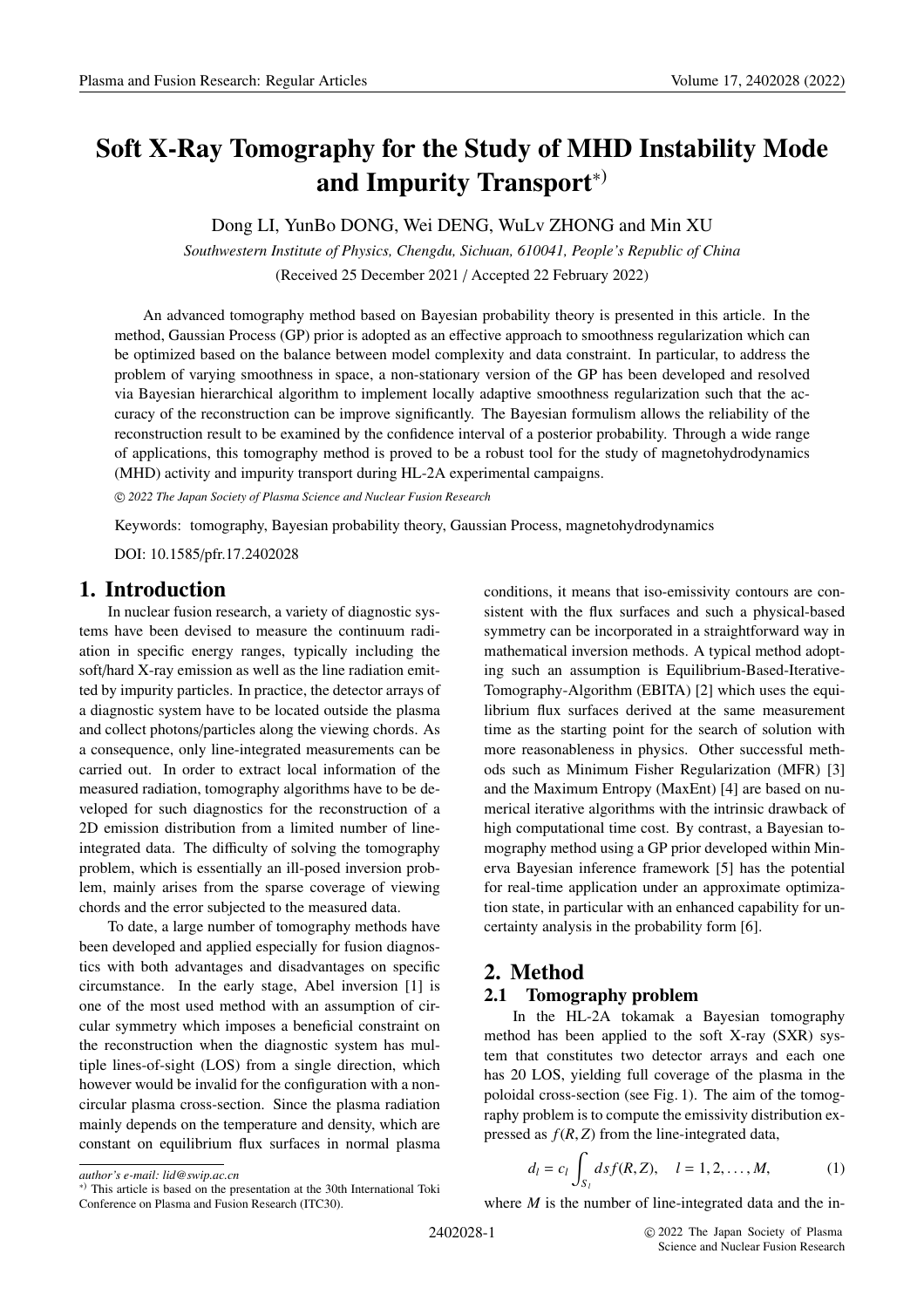

Fig. 1 (a) The coverage of 40 LOS from the SXR diagnostic on HL-2A and (b) finite-element discretization of the reconstructed region adopted in the method.

tegral is along the path of the viewing chord indexed by *l*. Mathematically, equation (1) is referred to as the Fredholm equation of the first kind, which concerns the solution of  $f(R, Z)$  from its known integral values with fixed integration limits.

In Fig. 1 the region to be reconstructed is discretized into a grid of  $N = 900$  square pixels. The size of the pixels is small enough to justify the assumption of constant emission within each pixel. The extension of the reconstructed region is chosen to cover the whole plasma cross-section within the Last Closed Flux Surface (LCFS). In our case, the choice of the dimension number  $N = 900$  is a trade-off between computational efficiency and requirement of spatial resolution. For the boundary condition, the emission around the LCFS is set to be zero according to the fact that SXR emission is impossible in the temperature range of plasma edge. As a result, the equation (1) can be converted to a matrix form,

$$
\overline{d}_M = \overline{\overline{R}}_{M \times N} \cdot \overline{f}_N,\tag{2}
$$

where  $\overline{R}_{M\times N}$  is the mapping matrix derived from a forward model based on the geometry of LOS. The task of the calculation is to infer the most probable values of the free parameters  $\overline{f}_N$  from a limited number of line-integrated data  $\overline{d}_M$  under the condition of  $N \gg M$ .

### **2.2 Bayes' theorem and Gaussian Process**

Bayesian probability theory provides an important guidance for the data analysis problems in different scientific fields as expounded in [7]. According to the Bayes' theorem, a posterior probability over the quantity of interest, i.e. the emission values *f* in equation (1), is equal to the product of a prior and a likelihood, divided by an evidence term,

$$
p(f|d,\theta) = \frac{p(d|f,\theta) p(f|\theta)}{p(d|\theta)},
$$
\n(3)

where the prior  $p(f|\theta)$  represents our knowledge about *f* before obtaining any data. This prior is modified by the measurements through the likelihood  $p(d|f, \theta)$ , representing our state of knowledge about *f* in the light of data *d*. Hyperparameter  $\theta$  are parameters of the prior and need to be optimized through maximization of the evidence term  $p(d|\theta)$ .

As described above, a prior is required to be specified for the emission values *f* in the Bayesian formalism. The specification of the prior is important, because it governs the properties (e.g. smoothness and continuity etc.) of the functions considered for the inference of *f*. Based on the nature of the tomography problem under study, a Gaussian process (GP) [8] is chosen as a prior to impose an effective smoothness regularization on the reconstruction. Since GP is a generalization of the Gaussian probability distribution to the function space, a GP prior enables the discrete values of emission  $\overline{f}$  (denoted as a vector) to be modeled as a Gaussian distribution centered at the mean  $\overline{\mu}_{prior}$  with a covariance matrix Σ*prior*,

$$
p\left(\overline{f}|\overline{\theta}\right) \propto \exp\left(-\frac{1}{2}\left(\overline{f} - \overline{\mu}_{prior}\right)^T \overline{\overline{\Sigma}}_{prior}^{-1}\left(\overline{f} - \overline{\mu}_{prior}\right)\right). \tag{4}
$$

In general, the covariance matrix  $\overline{\Sigma}_{prior}$  can be derived from a variety of stationary covariance functions. One of them is the squared-exponential (SE) covariance function, which defines the covariance of any two random variables at positions  $\bar{r}$  and  $\bar{r}'$ ,

$$
K_{SE}(d) = \sigma^2 \exp\left(-\frac{d^2}{2l^2}\right), d = \left\|\bar{r} - \bar{r}'\right\|,\tag{5}
$$

where  $\sigma$  determines the magnitude of the function to be modeled; *d* denotes the distance between any pair of positions  $\bar{r}$  and  $\bar{r}'$ , which is scaled by a constant length-scale *l*. Therefore, the GP using a stationary covariance function can only produce constant smoothness everywhere. To address the problem of varying smoothness among different regions, a non-stationary covariance function has been developed as the following,

$$
K^{NS}(\bar{r}, \bar{r}') = \sigma^2 \left| \overline{\overline{\Sigma}}(\bar{r}) \right|^{1/4} \left| \overline{\overline{\Sigma}}(\bar{r}') \right|^{1/4} \left| \overline{\overline{\Sigma}}(\bar{r}) + \overline{\overline{\Sigma}}(\bar{r}') \right|^{-1/2}
$$

$$
exp\left( -(\bar{r} - \bar{r}')^T \left( \left( \overline{\overline{\Sigma}}(\bar{r}) + \overline{\overline{\Sigma}}(\bar{r}') \right) / 2 \right)^{-1} (\bar{r} - \bar{r}') \right), \tag{6}
$$

where the local kernel matrix  $\overline{\Sigma}(\overline{r})$  is a function of spatial position, rather than a constant as applied in the stationary covariance functions. Computation of the local kernels at many positions is solved by a hierarchical model as detailed in [6]. For the practical application of this non-stationary GP tomography method, locally adaptive smoothness can be achieved to distinguish the different smoothness between plasma center and edge. As a consequence, the reconstruction accuracy can be improved significantly.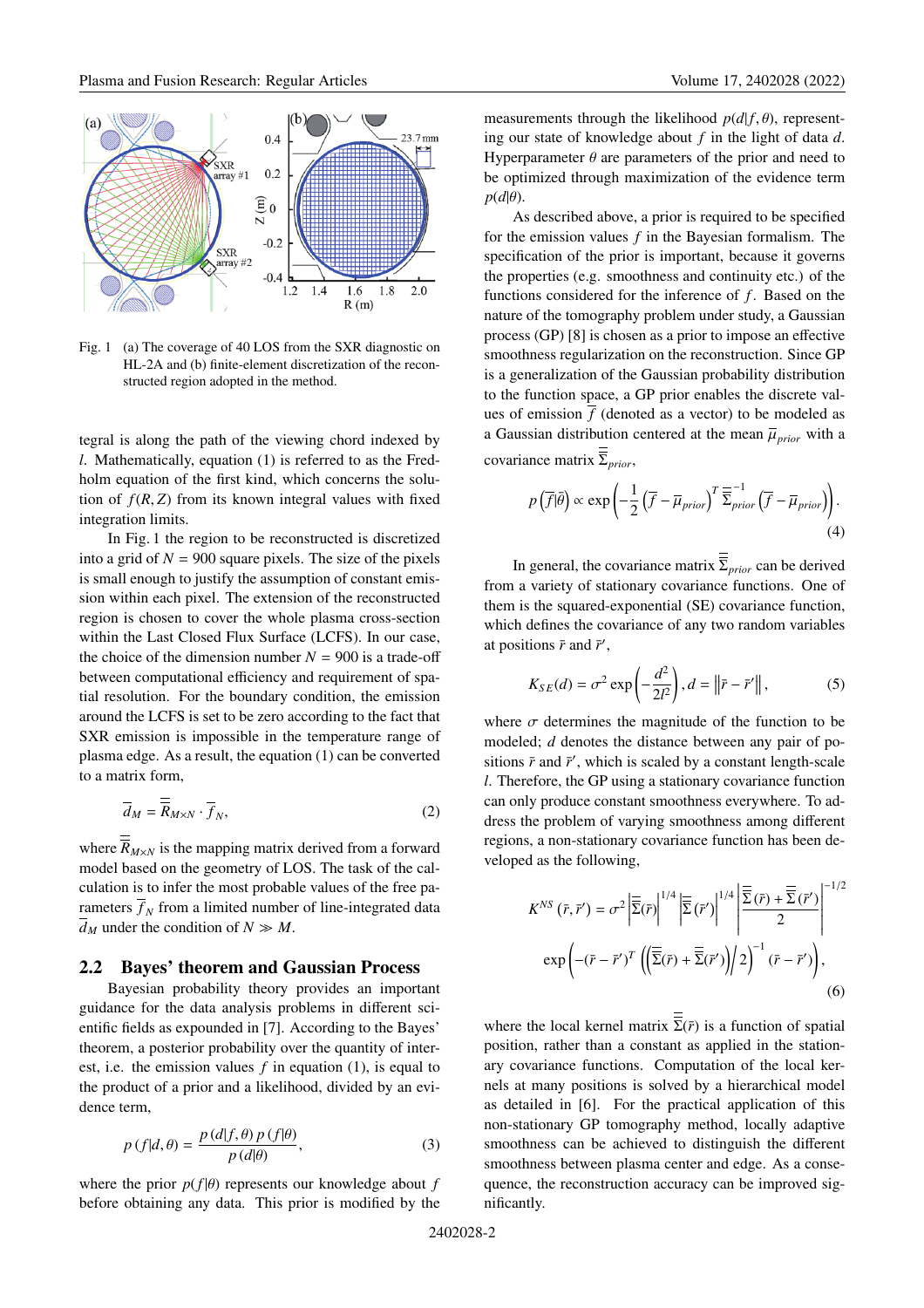Under the assumption that the noise associated with the measured experimental data are normally distributed, the likelihood can be modeled as a Gaussian distribution centered at the measured data  $\overline{d}_{meas}$  with a covariance matrix  $\overline{\Sigma}_d$ ,

$$
p\left(\overline{d}\,\middle|\,\overline{f},\,\overline{\theta}\right) \propto \exp\left(-\frac{1}{2}\left(\overline{\overline{R}}\,\overline{f} - \overline{d}_{meas}\right)^T \overline{\overline{\Sigma}}_d^{-1} \left(\overline{\overline{R}}\,\overline{f} - \overline{d}_{meas}\right)\right). \tag{7}
$$

The diagonal elements of  $\overline{\overline{\Sigma}}_d$  defines the data variance based on an error analysis of the measured data.

The combination of a GP prior with a Gaussian likelihood gives rise to a posterior which is again a Gaussian distribution with a posterior mean,

$$
\overline{m}_{post} = \overline{m}_{prior} + \left(\overline{\overline{R}}^T \overline{\overline{\Sigma}}_d^{-1} \overline{\overline{R}} + \overline{\overline{\Sigma}}_{prior}^{-1}\right) \times \overline{\overline{R}}^T \overline{\overline{\Sigma}}_d^{-1} \left(\overline{d}_{meas} - \overline{\overline{R}} \overline{m}_{prior}\right),
$$
\n(8)

and a posterior covariance matrix,

$$
\overline{\overline{\Sigma}}_{post} = \left(\overline{\overline{R}}^T \overline{\overline{\Sigma}}_d^{-1} \overline{\overline{R}} + \overline{\overline{\Sigma}}_{prior}^{-1}\right)^{-1}.
$$
\n(9)

After optimization of the hyper-parameters embedded in the prior,  $\overline{m}_{post}$  yields maximum a posteriori (MAP) estimate which is considered as the most likely solution of  $\overline{f}$ in the sense that it is nearest to the prior point  $\overline{\mu}_{prior}$ , and meanwhile, a satisfactory fitting of the measured data can be achieved by the predicted data through the functional relationship  $\overline{Rm}_{post}$ . In addition, uncertainty of the solution is represented by the posterior covariance in equation (9). In this way, the result is completely analytic without any iterative algorithms, enabling it to be a fast approach to resolving the inverse problems. In the case when the assumption of normal distribution is strongly violated, a non-Gaussian prior needs to be taken into account for the prior. The combination of a non-Gaussian prior with the Gaussian likelihood will lead to a posterior probability distribution whose best estimate is more difficult to find. In this situation, the properties of the posterior probability needs be analyzed by drawing many samples from it through the computationally expensive Markov chain Monte Carlo (MCMC) method.

### **2.3 Singular-Value Decomposition (SVD)**

As a powerful mathematical technique, the SVD is routinely used to explore the spatio-temporal features of the perturbations in emission distribution induced by MHD activity [3, 9, 10]. If the data to be analyzed is acquired in the form of time series from *P* channels and the selected time window comprises *Q* time points with a time interval Δ*t*, then the data set can be represented as a matrix,

$$
X = [\overline{x}(0), \overline{x}(\Delta t), \dots, \overline{x}((Q-1)\Delta t)]
$$
  
= 
$$
\begin{bmatrix} x_1(0) & \cdots & x_1((Q-1)\Delta t) \\ \vdots & \ddots & \vdots \\ x_P(0) & \cdots & x_P((Q-1)\Delta t) \end{bmatrix}.
$$
 (10)

The data set  $\overline{X}$  can be either raw or processed data subjected to specific treatment. For instance, the raw data could be the line-integrated data while the processed data could be the spatially resolved emission distribution expressed by the emission quantities from a number of pixels. In practice, the SVD can be employed to the raw data for the discovery of the hidden phenomena such as sawtooth and snake-like perturbations, or to a time series of reconstructions for the MHD mode analysis [11]. It's worthy to note that only if the spatial/temporal measure preserves in the rows/columns of the data set  $\overline{X}$  and the condition  $M > N$  are satisfied, can the SVD be applied for its spectrum analysis.

Accordingly, the SVD can be used to extract information about the spatio-temporal features of the perturbations. Here each column of  $\overline{X}$  constitutes the emissivity from all the different pixels (position indices form one dimension) at the same time point and the rows correspond to the time series (time indices form another dimension). The spatial and temporal eigenvectors are contained in the columns of  $\overline{U}$ ,  $\overline{V}$ . The spatial eigenvectors or "topos" represent the spatial spectrum of  $\overline{\overline{X}}$ , and the temporal eigenvectors or "chronos" represents the temporal spectrum. The total weight of one data set can be given by,

$$
W_X = \sum_{i=1}^{M} \sum_{j=1}^{N} X_{mn}^2.
$$
 (11)

It is also known that the following relationship exists according to the property of SVD,

$$
W_X = \sum_{i=1}^{K} S_k^2, \quad K = \min(M, N). \tag{12}
$$

The relative weight of each component  $S_k$  can be calculated by,

$$
R_k = \frac{S_k^2}{W_X},\tag{13}
$$

which is a useful quantity to indicate the significance of the different components coupled in the reconstructed emission distribution. If there is a pair of identical singular values, namely the degeneration of solution exists, it suggests the existence of dynamic components such as rotating MHD modes. Therefore, the temporal evolution of the rotating modes can be revealed by taking into account their corresponding "chronos". The method developed in this work uses a GP prior to model the emission distribution such that the final solution is expressed in a probabilistic form, i.e. a posterior probability from which many samples of the reconstruction can be generated. The spread of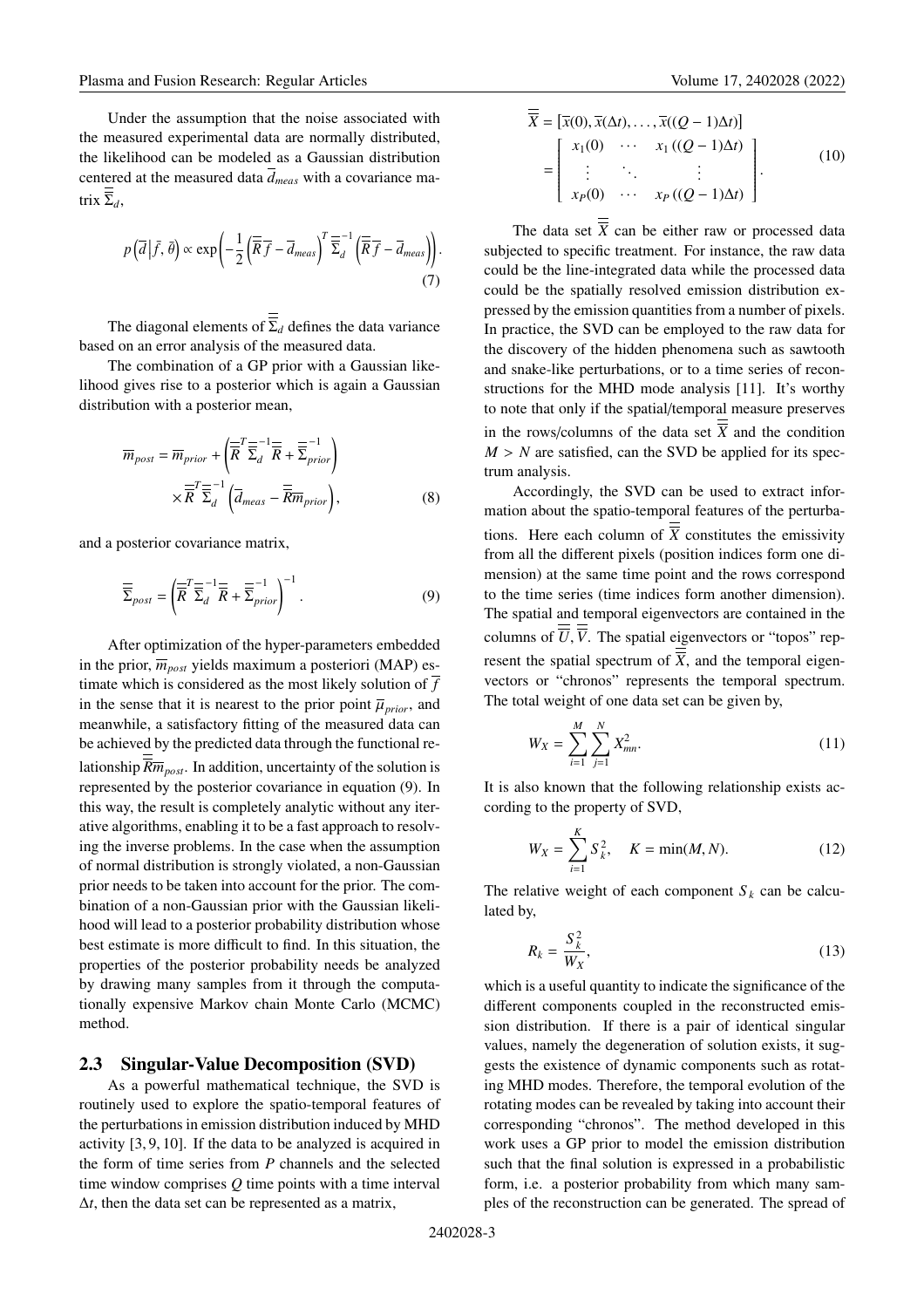these samples can be taken as an effective way to visualize the uncertainty of the result.

# **3. Application**

## **3.1 MHD mode analysis**

In experiments of HL-2A, different kinds of MHD instabilities are often observed during neutral beam injection (NBI) heating [12–14]. Among them, the Long-lived mode (LLM) and fishbone mode are a typical internal kink instabilities induced by the resonance between the toroidal wave velocity of the modes and the toroidal precession frequency of trapped energetic particles from NBI injected beam. This instability mode would cause a radial displacement of the equilibrium flux surface and the rotation of this mode within laboratory frame transfers the spatial variation due to the mode to a temporal oscillation which can be recorded by the high frequency signals of SXR detector and Mirnov magnetic coils as shown in Fig. 2. Here the rotating mode at a flux surface with  $q = m/n$  can be described in the following form [15, 16],

$$
(m\theta - n\phi + 2\pi f_{(m,n)}t) = const,
$$
\n(14)

where  $f_{(m,n)}$  is the mode frequency in the laboratory frame. Due to the helical structure of the instability mode, both toroidal ( $\omega_{\phi}$ ) and poloidal ( $\omega_{\theta}$ ) rotation components contribute to  $f_{(m,n)}$ ,

$$
2\pi f_{(m,n)} = n\omega_{\phi} - m\omega_{\theta},\tag{15}
$$

where *m*, *n* and  $f_{(m,n)}$  are the physical parameters to be analyzed. According to the torque input by NBI, the toroidal plasma rotation is estimated to be in the order of several kHz. By contrast, the poloidal plasma rotation is negligible as it is strongly damped in the plasma core. In Fig. 3 the mode structure are visualized through the perturbed emission distribution which are decoupled from the equilibrium component by means of the SVD analysis on 100 consecutive reconstructions within a time window of 1 ms. As shown, the mode rotates in the counter-clockwise direction at the  $m/n = 1/1$  surface and completes one cycle in less than 0.1 ms in correspondence to the 12 kHz from the spectrogram of Mirnov signal as displayed in Fig. 2.

#### **3.2 Analysis of impurity transport**

The study of impurity transport has been conducted in HL-2A experiments with the aid of the Laser-Blow-Off (LBO) technique. In experiments with the injection of trace aluminum (*Al*) impurity by LBO, besides the bremsstrahlung emission emitted arising from electrons the line radiation from *Al* ions will also contribute strongly or even dominate the measured radiation in the SXR range. Therefore, the impurity density  $n_{Al}$  can be derived from the increment in emission after the injection based on a simplified emission model  $\varepsilon_{Al}^{sxr} = n_{Al}n_eL_{Al}^{sxr}$  [17], where  $L_{Al}^{sxr}$ is the radiation coefficient with the dependence only on the electron temperature which is almost constant in time



Fig. 2 Observation of an  $m/n = 1/1$  internal kink mode in the phase of 0.8 MW NBI heating from shot #22493: (a) time trace of the SXR data from a channel passing through the plasma center and (b) frequency spectrum of the Mirnov coil signal.



Fig. 3 Evolution of the  $m/n = 1/1$  internal kink mode structure during a rotation cycle resolved by the SVD analysis of 100 consecutive SXR reconstructions in the time window of 1 ms (marked by the red rectangle in Fig. 2). The red circles indicate  $q = 1$  surface.

during the time window of interest. It is thus reasonable to assume that there is an approximately linear relationship between  $n_{Al}$  and  $\varepsilon_{Al}^{str}$ , provided that the variation of  $n_e$ is also small. The time evolution of *Al* impurity density  $n_{A}$ ( $r$ ,  $t$ ) after the injection can be derived from the increase in emission. Therefore, the emission after subtracting the background contribution prior to the *Al* injection can be used to study the impurity transport. As shown in Fig. 4 both the increase in electron temperature induced by central Electron Cyclotron Resonance Heating (ECRH) and the injection of *Al* trace impurity at 600 ms can lead to an dramatic increase in the line-integrated SXR emission.

More precise information on the impurity density profile can be acquired from the 2D SXR emission reconstruction displayed in Fig. 5. In addition, the uncertainty of the reconstruction, which accounts for both the sparsity and the error of the line-integrated data, can be derived from the variance of a posterior probability (see equation (9)) as shown by the shaded area. At the maximum emission after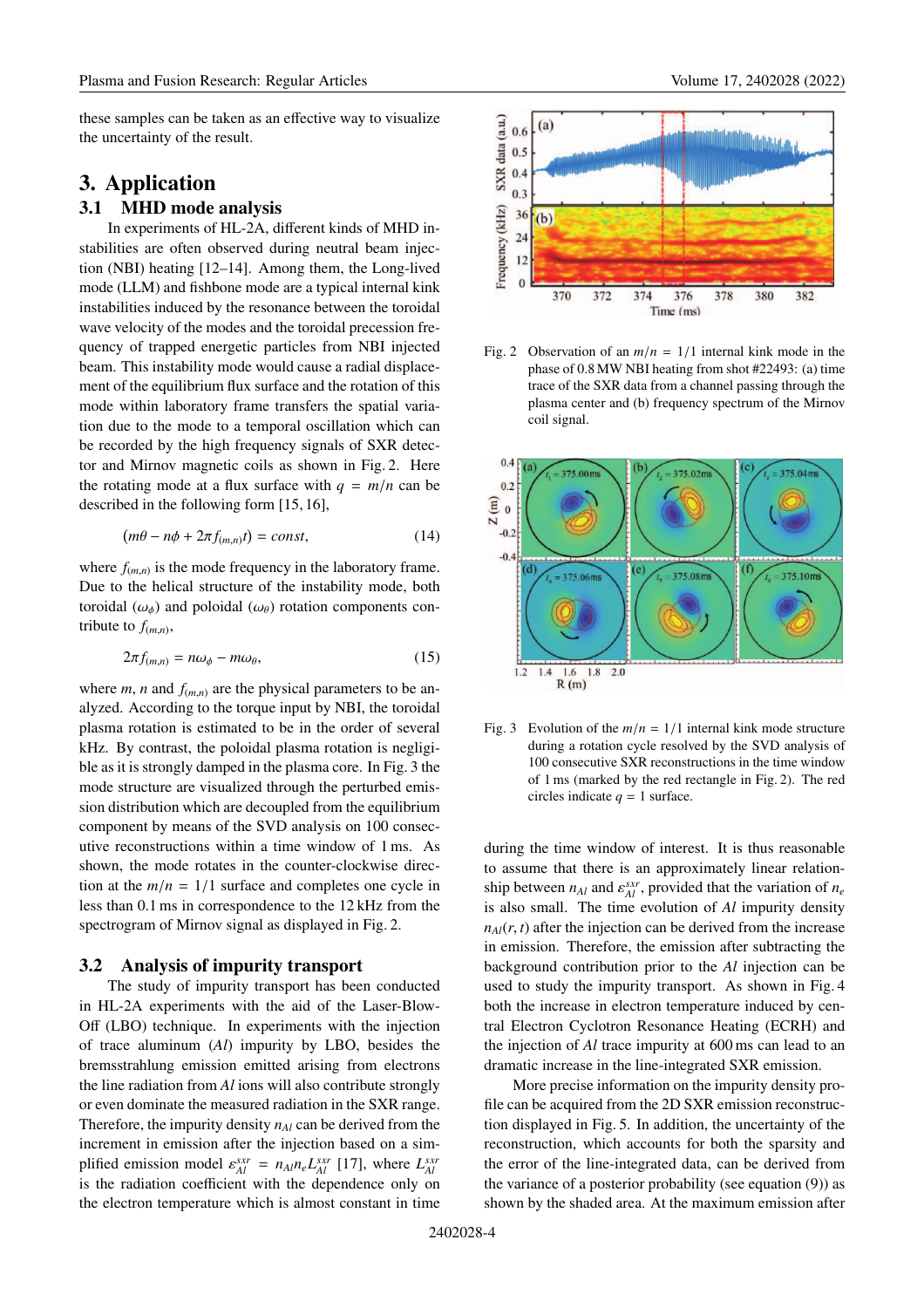

Fig. 4 Profiles of the line-integrated data from two SXR detector arrays at three representative time points: before central ECRH  $(t_1,$  green squares), during central ECRH  $(t_2,$  blue stars), and at the maximum of emission after trace *Al* injection (*t*3, red circles).



Fig. 5 SXR reconstruction after the injection of trace *Al* impurity during the phase of central ECRH and (b) the profiles of total emission (red solid line) with its uncertainty marked by the shaded area, background emission (green dashed line) and background-subtracted emission (magenta dotted line).

*Al* injection, the background-subtracted SXR reconstruction appears to be deeply hollow indicating that most of the *Al* impurity accumulates within the  $q = 1$  surface (radial position  $\rho \sim 0.3$ ), and only very few penetrates into the plasma center due to the strong expulsion of impurity by the core MHD instability [18]. For circular plasma crosssection of HL-2A, the radial transport equation in cylindrical coordinate can be used to calculate the *Al* impurity particle flux at different radial positions [19, 20],

$$
\frac{\partial n_{Al}(r,t)}{\partial t} = -\frac{1}{r} \frac{\partial}{\partial r} (r \Gamma_{Al}(r,t)) + Q_{Al}(r,t), \tag{16}
$$

with the radial coordinate  $r = \sqrt{V_{flux}/(2\pi^2 R_{axis})}$  where  $V_{flux}$  is the volume within the flux surface and  $R_{axis}$  is the major radius of the plasma axis. In the plasma core the source term  $Q_{Al}(r, t) = 0$ , thus equation (16) can be used to evaluate the total impurity flux,

$$
\Gamma_{Al}(r,t) = -\frac{1}{r} \int_0^r \frac{\partial n_{Al}(r',t)}{\partial t} r' dr'. \tag{17}
$$

In our analysis the SXR reconstructions at 601 ms and 602 ms are used to calculate the time derivative in equation (17). The relative values of the *Al* impurity flux are calculated to be 3.6 and 8.6 at two different radial positions  $\rho = 0.2$  and  $\rho = 0.4$ , respectively, suggesting that the latter has a strong inward impurity flux than the former.

### **4. Summary**

In this work a Bayesian tomography method using a GP prior for smoothness regularization has been developed and applied to the SXR diagnostic on HL-2A. The improved accuracy of the reconstructions by this method allows one to obtain accurate information about the spatiotemporal features of the internal kind modes in terms of shape, location and rotation. In addition, impurity transport has been studied based on the emission model of impurity radiation and the radial transport equation. Experimental evidence shows that impurity density profiles appear to be deeply hollow in plasmas with central ECRH, which is postulated to arise from a combined effect of the expulsion of impurity by core MHD in the plasma center and an inward impurity convection driven by turbulence in the confinement region.

### **Acknowledgement**

The authors acknowledge the support of the HL-2A team. This work is supported by National Science Foundation of China (Nos.12075078, 12075080 and 11875018), National magnetic confinement fusion Science Program of China (2019YFE03010003).

- [1] K. Bockasten, J. Opt. Soc. Am. **51**, 943 (1961).
- [2] A.P. Navarro *et al.*, IEEE Trans. Plasma Sci. **19**, 569 (1991).
- [3] M. Anton *et al.*, Plasma Phys. Control. Fusion **38**, 1849 (1996).
- [4] K. Ertl *et al.*, Nucl. Fusion **31**, 1477 (1996).
- [5] J. Svensson and A. Werner, IEEE Workshop on Intelligent Signal Proc. (2007).
- [6] D. Li *et al.*, Rev. Sci. Instrum. **84**, 083506 (2013).
- [7] U. von Toussaint, Rev. Mod. Phys. **83**, 943 (2011).
- [8] C.E. Rasmussen and C. Williams, *Gaussian Processes for Machine Learning* (MIT Press, 2006).
- [9] C. Nardone *et al.*, Plasma Phys. Control. Fusion **34**, 1447 (1992).
- [10] Y. B. Dong *et al.*, Plasma Sci. Technol. **6**, 2307 (2004).
- [11] M. Bessenrodt-Weberpals *et al.*, Plasma Phys. Control. Fusion **38**, 1543 (1996).
- [12] X.T. Ding *et al.*, Nucl. Fusion **42**, 491 (2002).
- [13] W. Chen *et al.*, Nucl. Fusion **49**, 075022 (2009).
- [14] L.M. Yu *et al.*, Nucl. Fusion **57**, 036023 (2017).
- [15] V. Igochine, *Investigation of MHD Instabilities in Conventional and Advanced Tokamak Scenarios on ASDEX Up-*